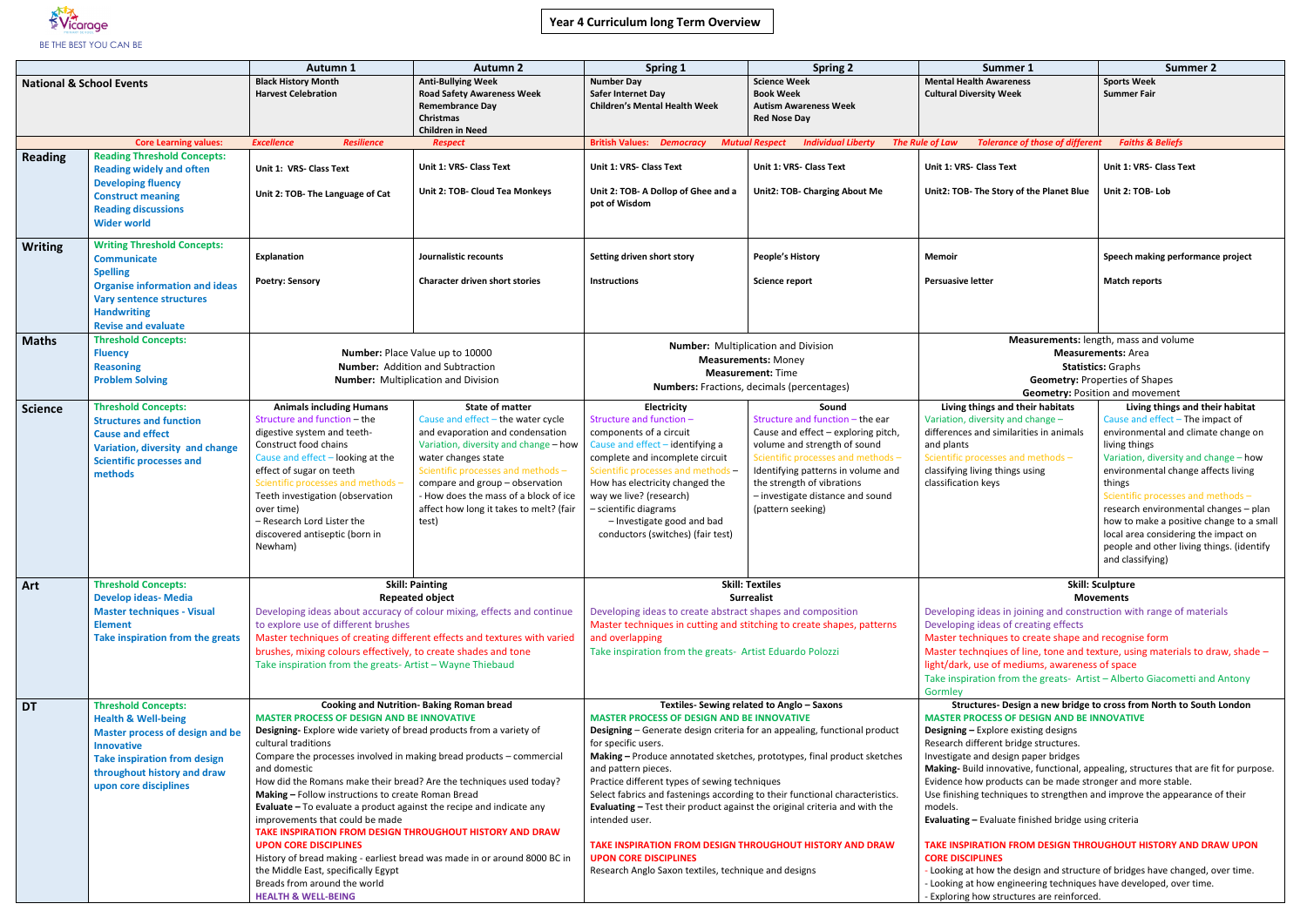| <b>Computing</b>       | <b>Threshold Concepts:</b><br><b>Code</b><br><b>Connect</b><br><b>Communication</b><br><b>Collect</b>                                                                                                                                                                                                                                                                                                                                                   | Ensure there are clear expectations on how to operate safely, particularly<br>with sharp and/or electrical objects.<br>Ensure that the Safe Preparation Skills Adult Guidance is followed.<br>Discussion of food allergies and intolerances.<br>We are Toy Designers (4.2)<br><b>Computational Thinking</b><br>Connect- Understand the impact of<br>copyright<br>Communicate - Explain purpose<br>and audience of product                                                                                                                                                                                                                                                                                                                                                 | We are Software developers (4.1)<br>Programming<br><b>Internet Alert</b><br>Code - Understand the need to test<br>the program as it's developed.<br>Recognise an error and debug it<br>Become confident in using 'forever'<br>and 'if' loops<br>Efficiently use the different blocks of<br>coding: motion, looks, sound, events<br>and control<br>Connect - Become familiar with<br>different ways of executing my code,<br>e.g. by pressing the green flag, using<br>arrow keys, etc.<br>Communicate - Start to predict what<br>my code will do before I execute it<br>Collect-Familiar with using different<br>tools within the software, e.g.<br>importing sounds and pictures from<br>the library, recording own sound,<br>changing costumes, etc | <b>Safer Internet Day activities</b><br><b>Digital Literacy</b><br><b>Internet Sharp</b><br>Connect - Explore understanding of<br>an online virus<br>How to post positivity online?<br>Explore emotional impact of<br>hateful online behaviour<br>Communicate - Explain the dangers<br>of a virus<br>Understand parental permission<br>and why it is important<br>Discuss age restrictions of<br>applications                                                                                                                                                                                                                                                                                                                                                          | We are Musicians (4.3)<br><b>Creativity</b><br><b>Internet Secure</b><br>Connect - Develop an awareness of<br>how their composition can enhance<br>work in other media.<br>Understand the impact of copyright<br>Communicate - Create and develop a<br>musical composition, refining their<br>ideas through reflection and<br>discussion<br>Collect- Use one or more programs<br>to edit music                                                                                                                                                       | - Exploring how materials h<br>has meant that we have be<br>properties<br>We are HTML Editor<br><b>Computer netwo</b><br><b>Internet Kind</b><br>Connect - Understand son<br>risks in using the web.<br>Communicate - Explore usi<br>tags for elementary mark u<br>hyperlinks to connect idea:<br>sources<br><b>Collect-Understand some t</b><br>aspects of how the interne<br>web possible                                                                           |
|------------------------|---------------------------------------------------------------------------------------------------------------------------------------------------------------------------------------------------------------------------------------------------------------------------------------------------------------------------------------------------------------------------------------------------------------------------------------------------------|---------------------------------------------------------------------------------------------------------------------------------------------------------------------------------------------------------------------------------------------------------------------------------------------------------------------------------------------------------------------------------------------------------------------------------------------------------------------------------------------------------------------------------------------------------------------------------------------------------------------------------------------------------------------------------------------------------------------------------------------------------------------------|-------------------------------------------------------------------------------------------------------------------------------------------------------------------------------------------------------------------------------------------------------------------------------------------------------------------------------------------------------------------------------------------------------------------------------------------------------------------------------------------------------------------------------------------------------------------------------------------------------------------------------------------------------------------------------------------------------------------------------------------------------|------------------------------------------------------------------------------------------------------------------------------------------------------------------------------------------------------------------------------------------------------------------------------------------------------------------------------------------------------------------------------------------------------------------------------------------------------------------------------------------------------------------------------------------------------------------------------------------------------------------------------------------------------------------------------------------------------------------------------------------------------------------------|------------------------------------------------------------------------------------------------------------------------------------------------------------------------------------------------------------------------------------------------------------------------------------------------------------------------------------------------------------------------------------------------------------------------------------------------------------------------------------------------------------------------------------------------------|-----------------------------------------------------------------------------------------------------------------------------------------------------------------------------------------------------------------------------------------------------------------------------------------------------------------------------------------------------------------------------------------------------------------------------------------------------------------------|
| History /<br>Geography | <b>History Threshold Concepts:</b><br><b>Contribution to the Wider World</b><br><b>Achievements</b><br><b>Civilisation</b><br><b>Education</b><br><b>Medicine</b><br><b>Hierarchy</b><br><b>Technology</b><br><b>Empire</b><br><b>Geography Threshold Concepts:</b><br><b>Investigate Space &amp; Location</b><br><b>Investigating Patterns &amp;</b><br><b>Changes</b><br><b>Investigating Scale &amp; Size</b><br><b>Investigating Sustainability</b> | Geography<br>What is it like? (Sheffield)<br><b>Investigating Space and location</b><br>Locate Sheffield and their school<br>on a map;<br>Identify physical features of<br>Sheffield using a map;<br>Identify human features of<br>Sheffield using a map;<br><b>Investigating Patterns and Change</b><br>Identify similarities and differences<br>between the physical geography of<br>Sheffield and that of where they<br>live.<br>Name different types of land use;<br>Investigating scale and size<br>Describe the landscape of<br>Sheffield City Centre;<br>Tell you what planning is needed<br>for a trip in the UK.<br><b>Investigating Sustainability</b><br>Give some similarities and<br>differences between the landscape<br>near Sheffield and where they live | History<br><b>Raiders, Traders and Invaders</b><br><b>Romans</b><br>Civilisation - Key features of this<br>period<br>Contribution to the wider world-<br><b>Britain</b><br>Achievements - Who or what are key<br>achievements during this period e.g.<br>battles, Julias Caesar, Claudius.<br>Beliefs & religion - Roman gods and<br>goddesses<br>Medicine - What did they use for<br>illness or disease?<br>Hierarchy - The way society was<br>structured compared to today e.g.<br>emperor - slave.<br>Technology - What new technology<br>did each period give us - Tseudo,<br>farming, cooking.<br>Empire (Military) - Why did they have<br>power and success as an empire.<br>Comparisons of military strength                                   | Geography<br><b>Around the World</b><br><b>Investigating Space and location</b><br>Identify the position and<br>significance of latitude, longitude,<br>Equator, Northern Hemisphere,<br>Southern Hemisphere, the Tropics<br>of Cancer and Capricorn, Arctic and<br>Antarctic Circle, the<br>Prime/Greenwich Meridian and<br>time zones (including day and<br>night)<br><b>Investigating Patterns and Change</b><br>Identify similarities between the<br>UK and the tropics.<br>Describe the climate in the<br>tropics<br>Investigating scale and size<br>Look at, name, locate and describe<br>countries near the Equator<br><b>Investigating Sustainability</b><br>Identify similarities between the<br>UK and the tropics.<br>Understand the need for time<br>zones | <b>History</b><br><b>Raiders, Traders and Invaders</b><br><b>Anglo Saxons</b><br>Civilisation - Key features of this<br>period<br>Contribution to the wider world-<br><b>Britain</b><br>Achievements - writing, kingdoms,<br>battles, art, Anglo Saxon Chronicle.<br>Beliefs & religion - Change from<br>Pagans to Christians. Introduction of<br>Christianity.<br>Medicine - What did they use for<br>illness or disease?<br>Hierarchy - Who ruled? Struggle for<br>kingdoms and power.<br>Empire (Military) - Power and<br>comparisons of military | Geography<br><b>Water and Rive</b><br><b>Investigating Space and loo</b><br>Locate rivers using maps/a<br>Naming rivers on a map.<br><b>Investigating Patterns and</b><br>Explain the water cycle<br>Use technical language to<br>parts of a river<br>Look at key locations<br>Compare features of differ<br>Investigating scale and size<br>Compare length of rivers<br><b>Investigating Sustainability</b><br>Future impact of rivers<br>Future impact of pollution |
| <b>Music</b>           | <b>Threshold Concepts:</b><br><b>Performing</b><br><b>Composing</b><br><b>Appreciation</b><br><b>Notating</b>                                                                                                                                                                                                                                                                                                                                           | <b>Plucking and Strumming</b><br>Performing music on the ukulele.<br><b>Appreciation - Describing</b><br>strumming patterns according to<br>direction of stroke and rhythm.<br>Describing emotion in music<br>Notating-Listening and describing<br>instrumental sounds.                                                                                                                                                                                                                                                                                                                                                                                                                                                                                                   | Singing<br><b>Chord changes</b><br>Performing songs and songs<br>accompanied with ukulele chords.<br>Appreciation - Listening and<br>describing pitch, texture and vocal<br>timbre.<br>Notating - Reading notated sounds in<br>TAB form.<br>Describing chord structure                                                                                                                                                                                                                                                                                                                                                                                                                                                                                | Writing on the stave<br><b>Emotion in music</b><br>Performing / reading music on the<br>ukulele.<br>Appreciating and describing<br>musical character.<br>Composing techniques e.g. repeats,<br>ostinato, motifs<br>Notating sounds on a traditional<br>stave                                                                                                                                                                                                                                                                                                                                                                                                                                                                                                           | <b>Create and Notate</b><br>Composing music on the ukulele or<br>using percussion for an intended<br>effect.<br>Appreciating and describing music<br>Notating - Improvising rhythm<br>patterns and notating sounds<br>traditionally                                                                                                                                                                                                                                                                                                                  | Silence is Golde<br><b>Develop Fluend</b><br>Appreciating and describin<br>famous composers and cor<br>different effects in compos<br>Notating sounds including<br>different rest symbols                                                                                                                                                                                                                                                                             |

w materials have developed; the formation of composite materials t we have better materials as the new material has many desirable

| We are HTML Editors (4.4)                                                         | We are co-authors (4.5)                                 |
|-----------------------------------------------------------------------------------|---------------------------------------------------------|
| <b>Computer networks</b>                                                          | <b>Communication/Collaboration</b>                      |
| <b>Internet Kind</b>                                                              | <b>Internet Brave</b>                                   |
| Connect - Understand some of the                                                  | Connect - Implications of uploading work                |
| risks in using the web.                                                           | online                                                  |
| Communicate - Explore using HTML                                                  | Communicate - Collect data using online                 |
| tags for elementary mark up and                                                   | services.                                               |
| hyperlinks to connect ideas and                                                   | Collect-Analyse and present for a target                |
| sources                                                                           | audience using a wiki tool                              |
| Collect-Understand some technical                                                 |                                                         |
| aspects of how the internet makes the                                             |                                                         |
| web possible                                                                      |                                                         |
|                                                                                   |                                                         |
|                                                                                   |                                                         |
|                                                                                   |                                                         |
|                                                                                   |                                                         |
|                                                                                   |                                                         |
|                                                                                   |                                                         |
|                                                                                   |                                                         |
|                                                                                   |                                                         |
|                                                                                   |                                                         |
|                                                                                   |                                                         |
|                                                                                   |                                                         |
|                                                                                   |                                                         |
| Geography                                                                         | <b>History</b>                                          |
| <b>Water and Rivers</b>                                                           | <b>Raiders, Traders and Invaders</b>                    |
| <b>Investigating Space and location</b>                                           | <b>Vikings</b>                                          |
| Locate rivers using maps/atlas                                                    | Civilisation - Key features of this period              |
| Naming rivers on a map.                                                           | Contribution to the wider world- Britain                |
| <b>Investigating Patterns and Change</b>                                          | Education - focus on building, boat                     |
| Explain the water cycle                                                           | building, weapon making, fine goldsmith                 |
| Use technical language to describe                                                | work and the art of war.                                |
| parts of a river                                                                  | Achievements - Battles, fighting for                    |
|                                                                                   |                                                         |
| Look at key locations                                                             | kingdoms and power.                                     |
|                                                                                   |                                                         |
| Compare features of different rivers                                              | Beliefs & religion - Norse mythology,                   |
| Investigating scale and size                                                      | gods and goddesses                                      |
| Compare length of rivers                                                          | Medicine - What did they use for illness<br>or disease? |
| <b>Investigating Sustainability</b>                                               |                                                         |
| Future impact of rivers                                                           | Hierarchy - Who ruled? Struggle for                     |
| Future impact of pollution                                                        | kingdoms and power.                                     |
|                                                                                   | Technology - Longship, navigation,                      |
|                                                                                   | battles, language, skis, combs, sagas                   |
|                                                                                   | (Stories)                                               |
|                                                                                   | Empire (Military) - Power and                           |
|                                                                                   | comparisons of military.                                |
|                                                                                   |                                                         |
|                                                                                   |                                                         |
|                                                                                   |                                                         |
|                                                                                   |                                                         |
|                                                                                   |                                                         |
| <b>Silence is Golden</b>                                                          |                                                         |
|                                                                                   | Performing                                              |
| <b>Develop Fluency</b>                                                            | Playing new notes/Write a rap                           |
| Appreciating and describing music by                                              | Composing vocal music in a group using                  |
| famous composers and comparing                                                    | a given structure.                                      |
|                                                                                   | Appreciating and describing music and                   |
| different effects in composer's music.<br>Notating sounds including silence using | rhythm patterns and linking with art.                   |
| different rest symbols                                                            | Notating rhythm patterns and words in                   |
|                                                                                   | phrase lengths.                                         |
|                                                                                   | Performing in a singing competition as a                |
|                                                                                   | class                                                   |